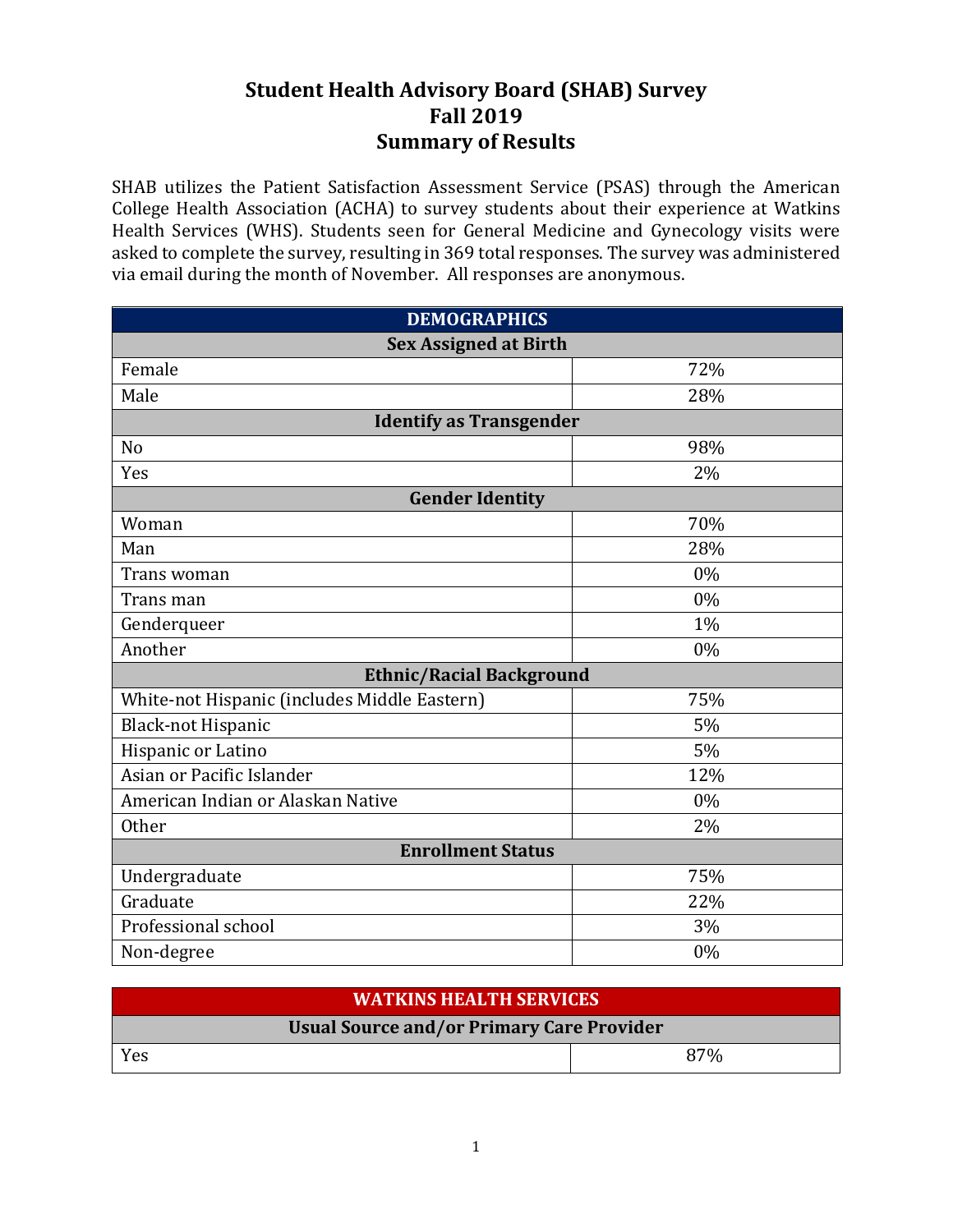| <b>APPOINTMENT</b>                                                   |                                          |     |  |
|----------------------------------------------------------------------|------------------------------------------|-----|--|
|                                                                      | <b>Ease of Scheduling an Appointment</b> |     |  |
| Satisfied                                                            | 19%                                      |     |  |
| Very satisfied                                                       | 69%                                      | 88% |  |
| <b>Amount of Time Needed to Complete Appointment</b>                 |                                          |     |  |
| Satisfied                                                            | 24%                                      |     |  |
| Very satisfied                                                       | 56%                                      | 80% |  |
| <b>Efficiency of Check-in and Check-out</b>                          |                                          |     |  |
| Satisfied                                                            | 17%                                      | 94% |  |
| Very satisfied                                                       | 77%                                      |     |  |
| <b>Friendliness, Courtesy, and Helpfulness of Registration Staff</b> |                                          |     |  |
| Satisfied                                                            | 17%                                      | 89% |  |
| Very satisfied                                                       | 72%                                      |     |  |

| <b>PROVIDER VISIT</b>                                                      |                                                |     |  |  |
|----------------------------------------------------------------------------|------------------------------------------------|-----|--|--|
| <b>Friendliness, Courtesy, and Helpfulness of Staff Assisting Provider</b> |                                                |     |  |  |
| Satisfied                                                                  | 17%                                            |     |  |  |
| Very satisfied                                                             | 76%                                            | 93% |  |  |
|                                                                            | <b>Provider Listened Carefully to Concerns</b> |     |  |  |
| Satisfied                                                                  | 9%                                             | 92% |  |  |
| Very satisfied                                                             | 83%                                            |     |  |  |
|                                                                            | <b>Amount of Time Spent with Provider</b>      |     |  |  |
| Satisfied                                                                  | 10%                                            |     |  |  |
| Very satisfied                                                             | 80%                                            | 90% |  |  |
| <b>Quality of Explanation/Advice for Condition</b>                         |                                                |     |  |  |
| Satisfied                                                                  | 11%                                            |     |  |  |
| Very satisfied                                                             | 76%                                            | 87% |  |  |
| <b>Received Information to Improve Health</b>                              |                                                |     |  |  |
| So                                                                         | 21%                                            |     |  |  |
| Very much so                                                               | 58%                                            | 79% |  |  |
| <b>How well did Provider Address Pain</b>                                  |                                                |     |  |  |
| Satisfied                                                                  | 10%                                            |     |  |  |
| Very satisfied                                                             | 42%                                            | 52% |  |  |
| Not applicable                                                             | 38%                                            |     |  |  |
|                                                                            |                                                |     |  |  |

| <b>PAYMENT &amp; BILLING</b>                        |     |     |  |
|-----------------------------------------------------|-----|-----|--|
| <b>Explanations Given about Payment and Billing</b> |     |     |  |
| Satisfied                                           | 18% |     |  |
| Very satisfied                                      | 51% | 69% |  |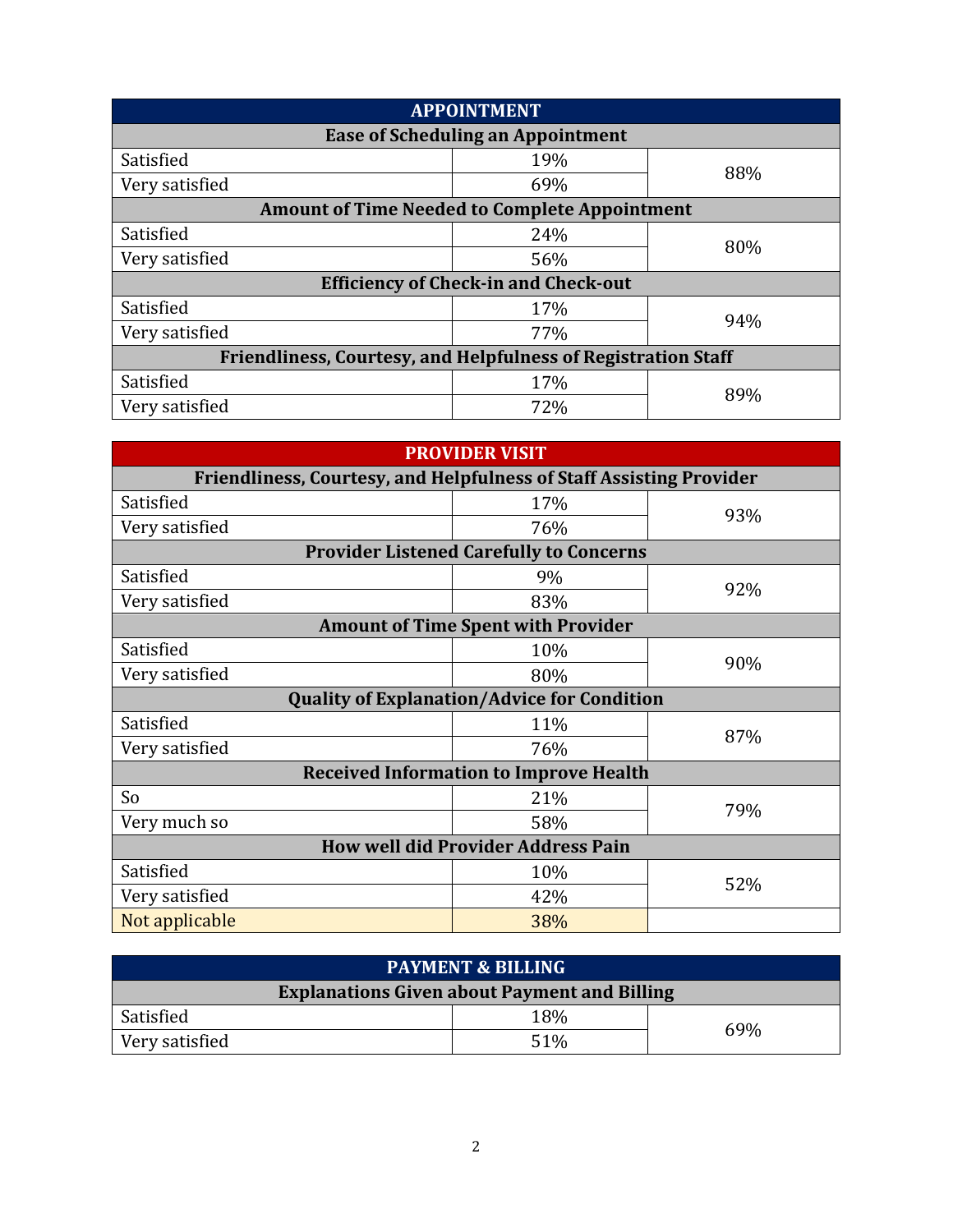| <b>CONFIDENTIALITY &amp; PRIVACY</b>                        |     |  |  |
|-------------------------------------------------------------|-----|--|--|
| <b>Confidentiality and Privacy were Carefully Protected</b> |     |  |  |
| Satisfied                                                   | 11% |  |  |
| 96%<br>85%<br>Very satisfied                                |     |  |  |

| <b>APPEARANCE OF HEALTH CENTER</b>        |     |     |  |
|-------------------------------------------|-----|-----|--|
| <b>Cleanliness and General Appearance</b> |     |     |  |
| Satisfied                                 | 13% |     |  |
| Very satisfied                            | 83% | 96% |  |

| <b>HANDWASHING</b>                                            |            |  |  |
|---------------------------------------------------------------|------------|--|--|
| Did the Provider Wash Hands or Use an Alcohol-based Sanitizer |            |  |  |
| Yes                                                           | 51%        |  |  |
| Not sure                                                      | <b>26%</b> |  |  |
| Not applicable                                                | <b>20%</b> |  |  |

| <b>OVERALL SATISFACTION</b>                                   |     |     |  |
|---------------------------------------------------------------|-----|-----|--|
| <b>Overall Satisfaction with Visit</b>                        |     |     |  |
| Satisfied                                                     | 17% |     |  |
| Very satisfied                                                | 73% | 90% |  |
| How Likely to Recommend the Health Service to Another Student |     |     |  |
| Likely                                                        | 14% |     |  |
| Very likely                                                   | 74% | 88% |  |

|  |  | <b>CUSTOMIZED QUESTIONS</b> |  |
|--|--|-----------------------------|--|

| <b>Friendliness, Courtesy, and Helpfulness of Pharmacy Staff</b>  |       |  |     |  |
|-------------------------------------------------------------------|-------|--|-----|--|
| Satisfied                                                         | 7%    |  | 57% |  |
| Very satisfied                                                    | 50%   |  |     |  |
| Not applicable                                                    | 37%   |  |     |  |
| <b>Friendliness, Courtesy, and Helpfulness of Lab Staff</b>       |       |  |     |  |
| Satisfied                                                         | 3%    |  |     |  |
| Very satisfied                                                    | 34%   |  | 37% |  |
| Not applicable                                                    | 61%   |  |     |  |
| <b>Friendliness, Courtesy, and Helpfulness of Radiology Staff</b> |       |  |     |  |
| Satisfied                                                         | $1\%$ |  |     |  |
| Very satisfied                                                    | 13%   |  | 14% |  |
| Not applicable                                                    | 86%   |  |     |  |
| Know about Health Fee as Part of Required Campus Fees             |       |  |     |  |
| Yes<br>70%                                                        |       |  |     |  |
| <b>Know How to Access/Use Secure Patient Portal</b>               |       |  |     |  |
| Yes                                                               |       |  | 86% |  |